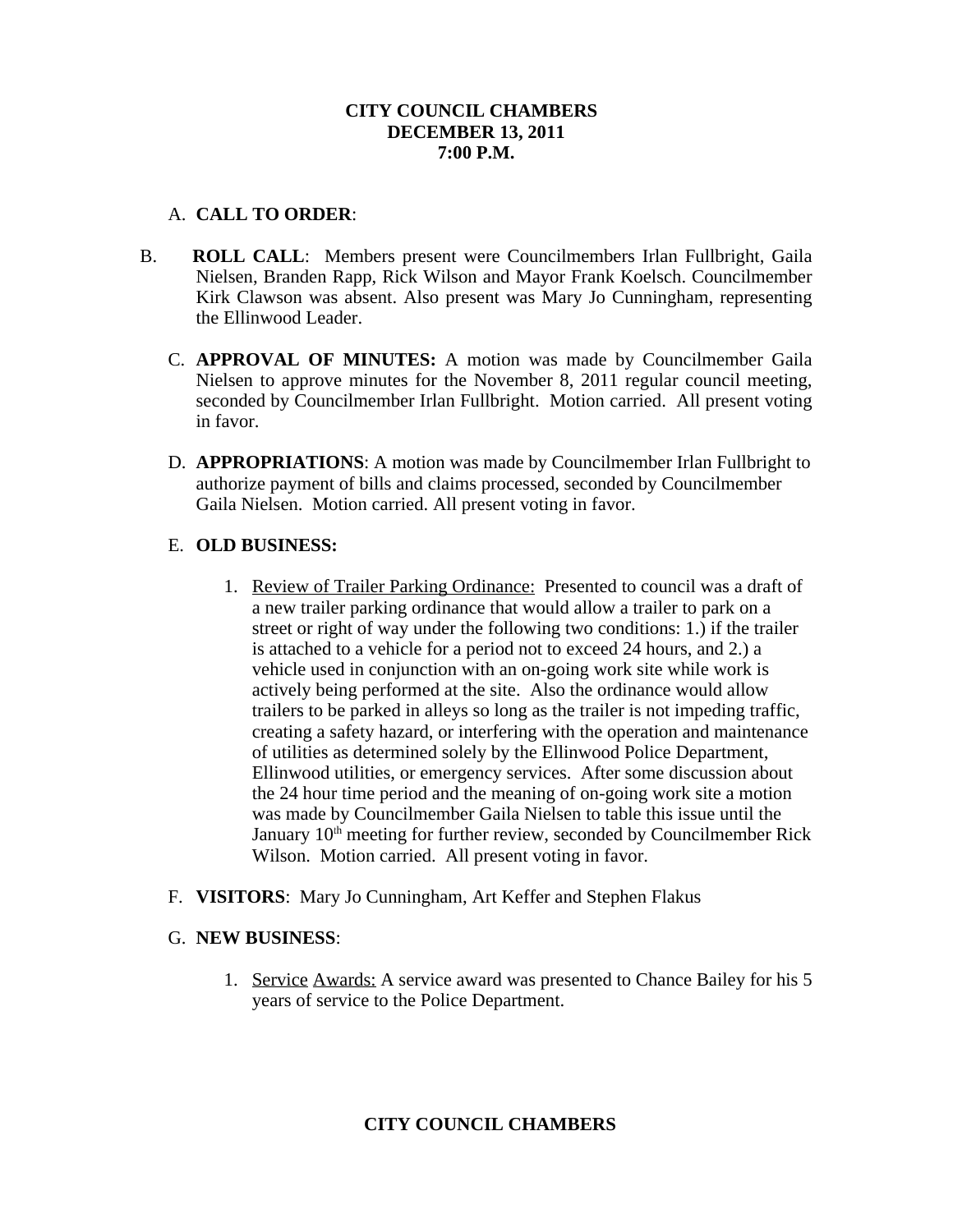### **DECEMBER 13, 2011 7:00 P.M.**

2. Cereal Malt Beverage Applications: All cereal malt beverage licenses are due for renewal at the December meeting. The City has received the following applications for license issuance:

| <b>General Retailer</b> | <b>Container Retailer</b>     |
|-------------------------|-------------------------------|
| John Henrys             | $H & T$ Stop 2 Shop           |
| Kansas Sidewinders      | Pop N Shop                    |
|                         | Zip Stop                      |
|                         | <b>Ellinwood Family Foods</b> |

A motion was made by Councilmember Rick Wilson to approve the cereal malt beverage licenses for the year 2012, seconded by Councilmember Branden Rapp. Motion carried. All present voting in favor.

3. Review of Utility Shutoff Fee: Presented to council was a proposed policy regarding connect and disconnect fees for non-payment of utility bills. The City's current policy provides for a reconnect fee of \$20 during business hours and \$30 after business hours. The proposed policy provides for a \$20 reconnect fee during business hours and an after hour reconnect fee of \$50. In addition, a disconnect penalty would be assessed based on the number of times service has been disconnected. The penalty for the first disconnect would be \$25, second disconnect \$50, and the third and each subsequent disconnect would be \$100.

A motion was made by Councilmember Irlan Fullbright to adopt the new Utility Shutoff Fee policy as presented above on a calendar year basis to be effective January 1, 2012. Motion seconded by Councilmember Gaila Nielsen. Motion carried. All present voting in favor.

4. Executive Session: An executive session is requested for discussion of non-elected personnel. A motion was made by Councilmember Gaila Nielsen to adjourn into executive session for 10 (ten) minutes for discussion of non-elected personnel and that the council meeting will reconvene in the council chambers. Councilmember Branden Rapp seconded the motion. Motion carried. All present voting in favor.

The governing body recessed into executive session at 8:05 p.m.

Meeting reconvened into regular session at 8:15 p.m. A motion was made by Councilmember Brandon Rapp to adjourn into executive session for an additional fifteen (15) minutes for discussion of non-elected personnel and that the council meeting will reconvene in the council chambers. Councilmember Rick Wilson seconded the motion. All present voting in favor. The governing body recessed into executive session at 8:20 p.m.

> **CITY COUNCIL CHAMBERS DECEMBER 13, 2011**